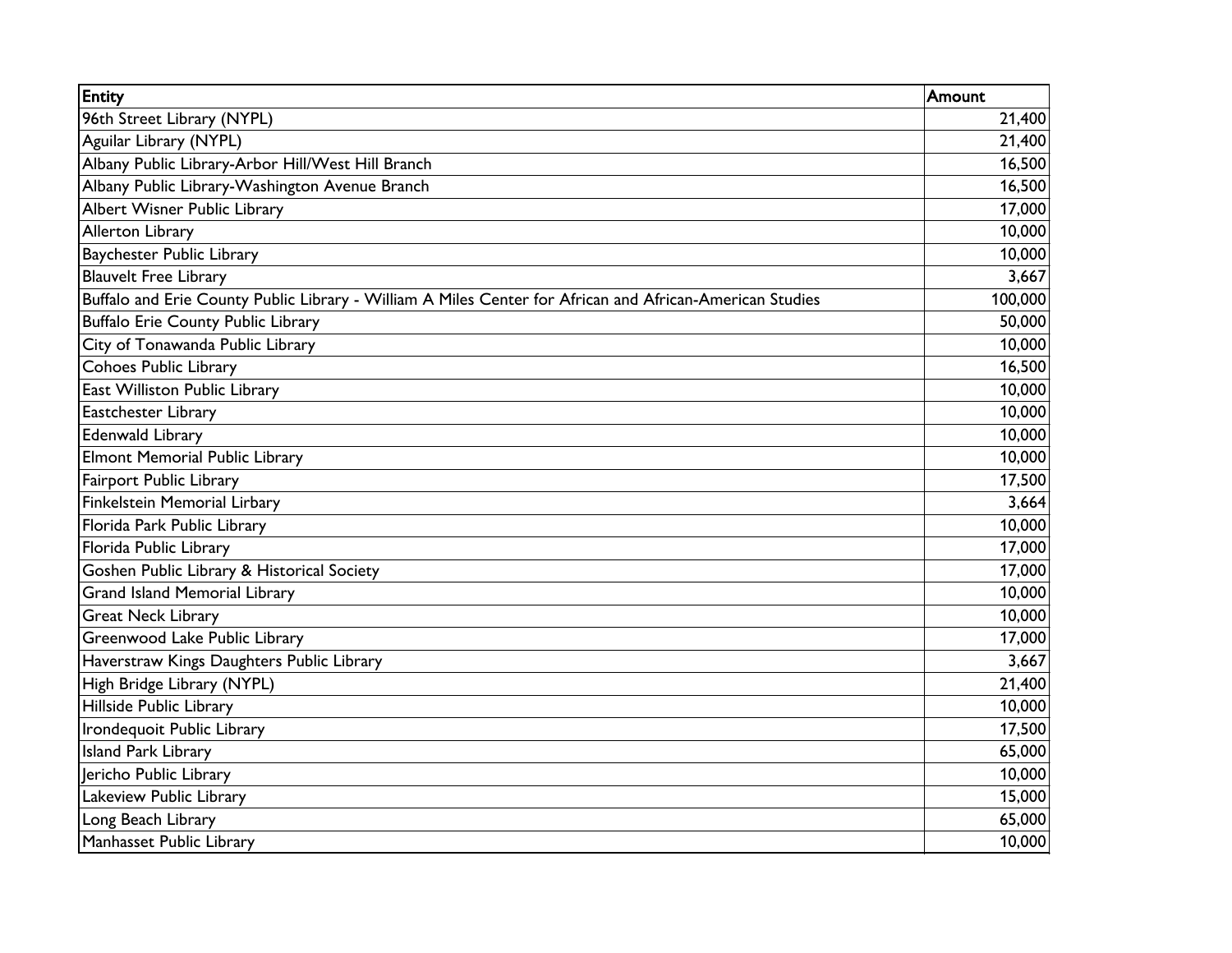| Middletown Thrall Library          | 17,000 |
|------------------------------------|--------|
| Mineola Memorial Library           | 10,000 |
| Minisink Valley Public Library     | 17,000 |
| Mott Haven Library (NYPL)          | 21,400 |
| Mount Vernon Public Library        | 10,000 |
| Nanuet Public Library              | 3,667  |
| New City Free Library              | 3,665  |
| New York Public Library            | 25,000 |
| Nyack Library                      | 3,667  |
| Community Library of DeWitt &      |        |
| <b>lamesville</b>                  | 10,000 |
| East Syracuse Free Library         | 10,000 |
| Fairmount Community Library        | 10,000 |
| <b>Fayetteville Free Library</b>   | 10,000 |
| Manlius Library                    | 10,000 |
| Maxwell Memorial Library           | 10,000 |
| Minoa Free Library                 | 10,000 |
| Solvay Public Library              | 10,000 |
| Mundy Library Branch               | 22,500 |
| Orangeburg Library                 | 3,667  |
| Palisades Free Library             | 3,667  |
| Pearl River Public Library         | 3,667  |
| Penfield Public Library            | 20,000 |
| Piermont Library District          | 3,667  |
| <b>Pittsford Community Library</b> | 20,000 |
| Port Washington Public Library     | 15,000 |
| Port Jervis Free Library           | 17,000 |
| Forest Hill Brans (QPL)            | 5,000  |
| Lefferts Branch (QPL)              | 5,000  |
| Middle Village Branch (QPL)        | 5,000  |
| North Forest Park Branch (QPL)     | 5,000  |
| Rego Park Branch (QPL)             | 5,000  |
| Wood Haven Brnach (QPL)            | 5,000  |